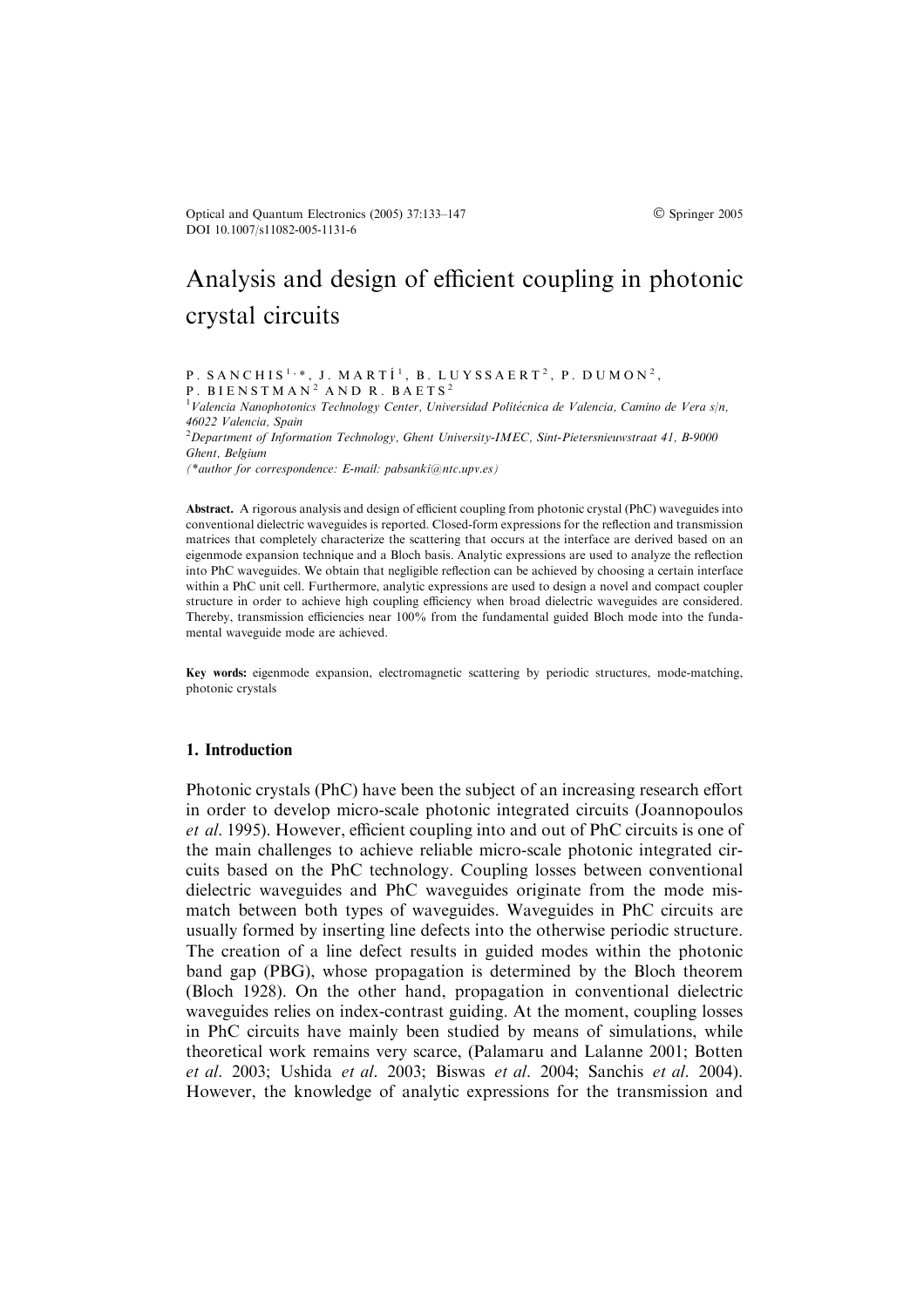reflection at an interface between an external medium and a PhC circuit can be very useful when testing novel designs and studying the influence of different parameters on the coupling efficiency. Analytic expressions can dramatically reduce the computing time, by avoiding complex numerical simulations, which usually require huge computational resources. Recently, closed-form expressions based on an eigenmode expansion technique were derived for an interface between a dielectric waveguide and a semi-infinite PhC waveguide (Sanchis et al. 2004).

In this paper, transmission and reflection matrices are obtained for the (reverse) interface between a semi-infinite PhC waveguide and a dielectric waveguide as shown in Fig. 1(a). Contrasting with the previous work, in this case both forward and backward propagating Bloch modes inside the PhC waveguide need to be considered. Once analytic expressions are derived, they are first used to analyze the reflection into the PhC waveguide considering different interfaces between the dielectric and PhC waveguide, which are obtained by different cut positions that can be chosen within the basic period of the PhC. We found that the cut position that provides maximum transmission efficiency is not necessarily the same that provides minimum reflection into the PhC waveguide. Furthermore, negligible reflection is obtained at a certain cut position for a particular PhC structure which can be useful to avoid Fabry-Perot resonances in the transmission spectrum of PhC structures of finite length. Analytic expressions are also used to analyze the transmission efficiency for different dielectric waveguide widths. We obtain that the transmission efficiency is rather low, even choosing the optimum cut position, when broad dielectric waveguides are considered. However, a novel and compact coupler is proposed in order to improve the transmission efficiency up to nearly 100%. Basically, the coupler structure converts a multimode excitation with a high efficiency into a single-mode excitation of the dielectric waveguide. The limitations of the proposed coupler structure are also discussed.



Fig. 1. (a) Analyzed structure where w is the width of the dielectric waveguide and a is the lattice constant, (b) supercell used to calculate the Bloch modes and (c) definition of  $R_{12}$ ,  $R_{21}$  and  $T_{12}$ .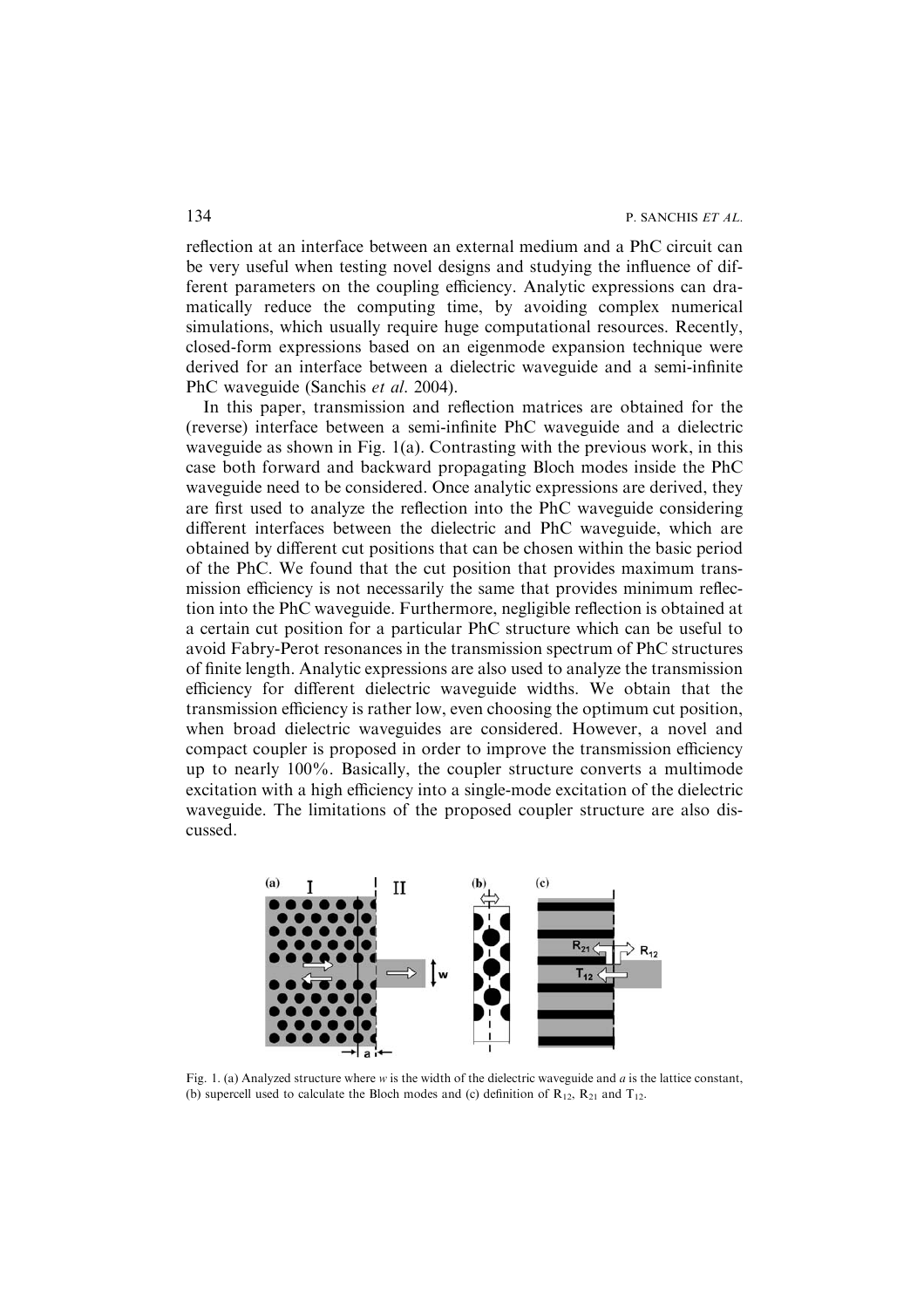#### 2. Interface between photonic crystal and dielectric waveguides

Figure 1(a) shows the analyzed interface formed by a line defect PhC waveguide butt-coupled to a dielectric waveguide. The transmission and reflection matrices are calculated by using the well known mode matching technique (Zaki et al. 1988). Therefore, we consider that an interface is placed at  $z = 0$  and a single Bloch mode with index p is incident from medium I. This incident mode will give rise to a reflected field in medium I and a transmitted field in medium II. We expand the fields in terms of the Bloch modes in medium I and in terms of the eigenmodes in medium II. Imposing the continuity of the tangential components of the total field at the interface yields

$$
E_p^{I+} + \sum_j R_{j,p} E_j^{I-} = \sum_j T_{j,p} E_j^{II}, \qquad (1)
$$

$$
H_p^{\rm I+} + \sum_j R_{j,p} E_j^{\rm I-} = \sum_j T_{j,p} H_j^{\rm II},\tag{2}
$$

where  $E^{I+}$ ,  $H^{I+}$ ,  $E^{I-}$ ,  $H^{I-}$  are the tangential electric and magnetic fields of the forward and backward propagating Bloch modes, respectively, and T and R are the transmission and reflection coefficients. In order to distinguish the forward propagating Bloch modes from the backward propagating Bloch modes we look at the power flux for the guided mode and at the imaginary part of the wave vector for the evanescent modes (Botten et al. 2001).

The unknown transmission and reflection coefficients are calculated by taking the right-cross product of (1) with  $H_i^{\text{II}}$  and the left-cross product of (2) with  $E_i^{\text{II}}$ , which are the expansion fields of medium II. Here, *i* is an arbitrary index. After integrating over the cross-section and by invoking the orthogonality relation in medium II, we get

$$
\left\langle E_p^{\mathrm{I}+}, H_i^{\mathrm{II}} \right\rangle + \sum_j R_{j,p} \left\langle E_j^{\mathrm{I}-}, H_i^{\mathrm{II}} \right\rangle = T_{i,p} \left\langle E_i^{\mathrm{II}}, H_i^{\mathrm{II}} \right\rangle, \tag{3}
$$

$$
\left\langle E_i^{\rm II}, H_p^{\rm I+} \right\rangle + \sum_j R_{j,p} \left\langle E_i^{\rm II}, H_j^{\rm I-} \right\rangle = T_{i,p} \left\langle E_i^{\rm II}, H_i^{\rm II} \right\rangle, \tag{4}
$$

where the scalar product is defined as the following overlap integral

$$
\langle E_n, H_m \rangle = \int_S \int (E_n \times H_m) \mathbf{u}_z \, \mathrm{d} s.
$$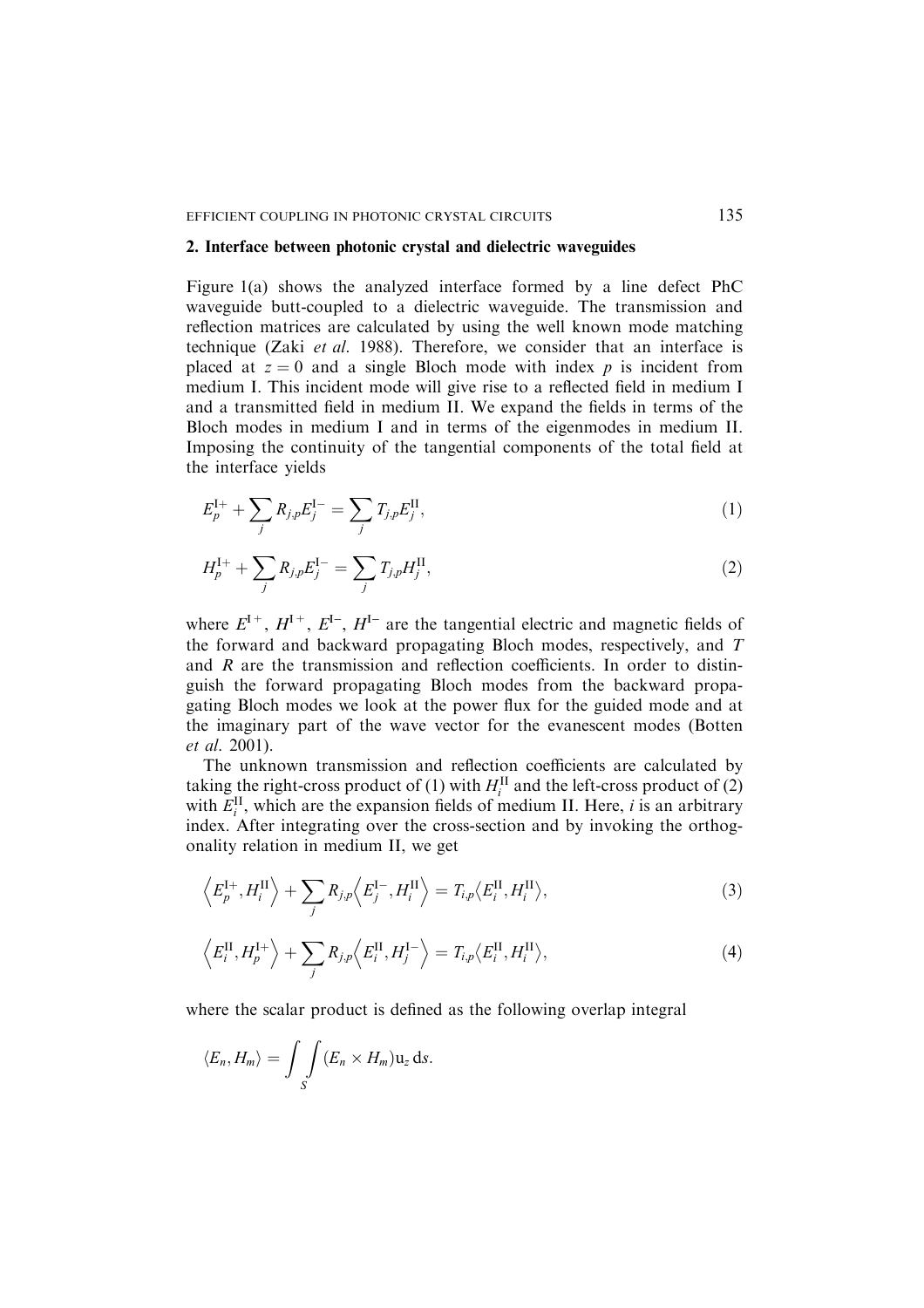136 P. SANCHIS ET AL.

The reflection can be easily obtained by subtracting (3) and (4) yielding

$$
\left\langle E_p^{\mathrm{I}+}, H_i^{\mathrm{II}} \right\rangle - \left\langle E_i^{\mathrm{II}}, H_p^{\mathrm{I}+} \right\rangle = \sum_j R_{j,p} \left( \left\langle E_j^{\mathrm{I} -}, H_i^{\mathrm{II}} \right\rangle - \left\langle E_i^{\mathrm{II}}, H_j^{\mathrm{I} -} \right\rangle \right). \tag{5}
$$

This equation can be simplified by decomposing the Bloch modes in terms of their forward,  $F_k$ , and backward,  $B_k$ , components. It should be noticed that the forward and backward components are different for the forward and backward propagating Bloch modes. Furthermore, the forward and backward components depend on the chosen cut position within the basic period of the PhC waveguide, as shown in Fig. 1(b). The chosen cut position will determine the index profile of the interface layer in medium I, shown at the left side in Fig. 1(c). Therefore, we get

$$
\left\langle E_j^{\mathrm{I}+}, H_i^{\mathrm{II}} \right\rangle - \left\langle E_i^{\mathrm{II}}, H_j^{\mathrm{I}+} \right\rangle = \sum_k F_k^{j+} \cdot \left( \left\langle \tilde{E}_k, H_i^{\mathrm{II}} \right\rangle - \left\langle E_i^{\mathrm{II}}, \tilde{H}_k \right\rangle \right) + \sum_k B_k^{j+} \cdot \left( \left\langle \tilde{E}_k, H_i^{\mathrm{II}} \right\rangle + \left\langle E_i^{\mathrm{II}}, \tilde{H}_k \right\rangle \right),
$$
(6)

where  $\tilde{E}_k$  and  $\tilde{H}_k$  are the electric and magnetic field of the interface layer. Equation (6) can be expressed with the following matrix equation

$$
\left\langle E_j^{I+}, H_i^{II} \right\rangle - \left\langle E_i^{II}, H_j^{I+} \right\rangle \equiv 2(R_{12}T_{12}^{-1}F_+ + T_{12}^{-1}B_+),\tag{7}
$$

where  $T_{12}$  and  $R_{12}$  are defined as shown in Fig. 1(c). It should be noticed that these terms are the same as those used in (Sanchis et al. 2004). A similar expression can be obtained for the right-hand side of (5) so that we obtain

$$
-2(R_{12}T_{12}^{-1}F_{+}+T_{12}^{-1}B_{+})=2(R_{12}T_{12}^{-1}F_{-}+T_{12}^{-1}B_{-})R
$$
\n(8)

that results in the reflection matrix

$$
R = -(B_{-} - R_{21}F_{-})^{-1}(B_{+} - R_{21}F_{+}).
$$
\n(9)

The transmission matrix is obtained by summing (3) and (4) and following a similar procedure as the one used above

$$
T = T_{12}^{-1}(F_{+} - R_{21}B_{+}) + T_{12}^{-1}(F_{-} - R_{21}B_{-})R.
$$
\n(10)

Thereby, the transmission and reflection matrices calculated with (10) and (9) completely characterize the scattering that occurs at the interface between a PhC waveguide and a dielectric waveguide. These matrices involve the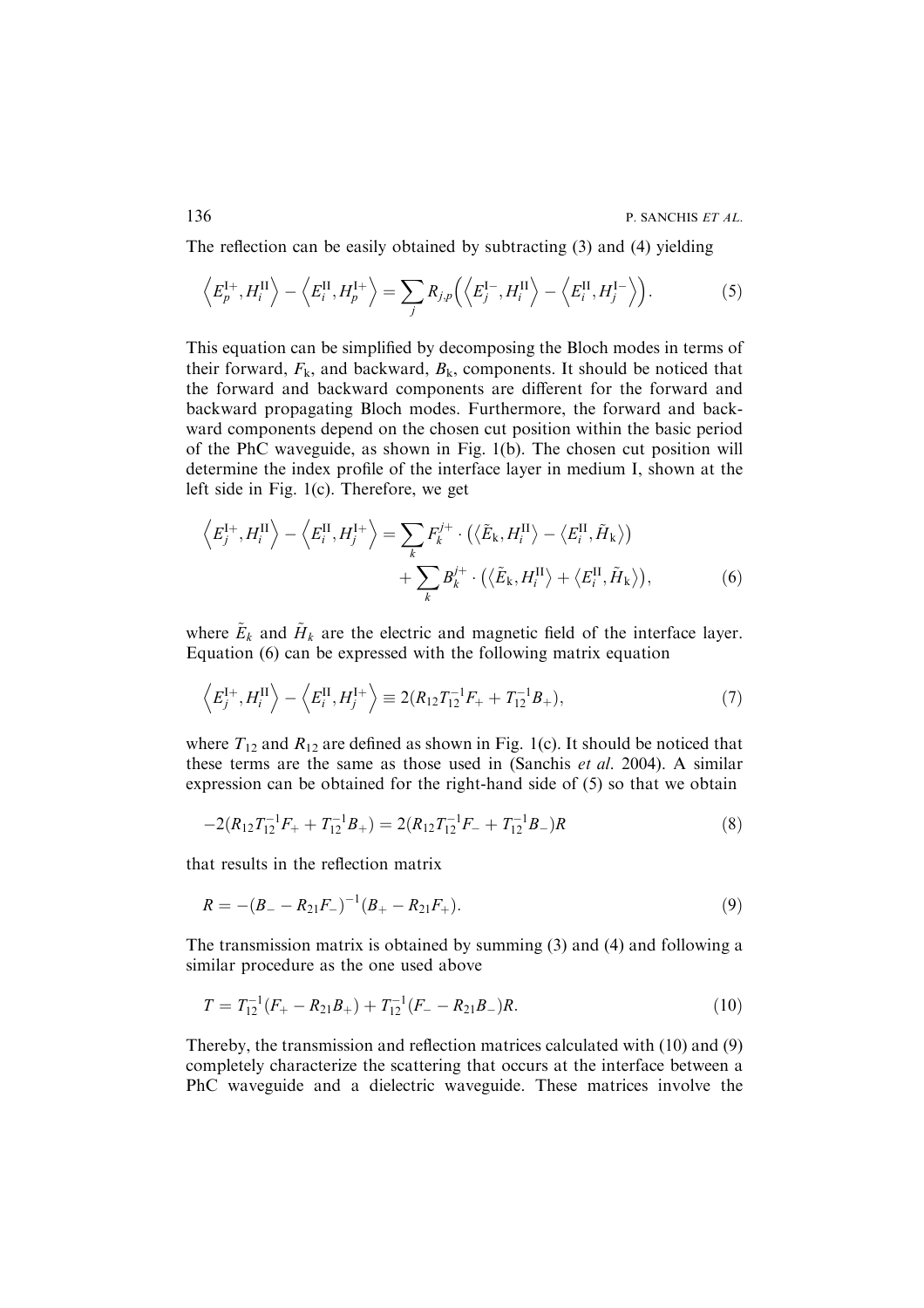scattering properties of guided, radiation and evanescent modes. Thus, the transmitted and reflected power of the fundamental guided propagating Bloch mode into the i-mode of the dielectric waveguide is given by

$$
\eta_T = |T_{i,0}|^2,\tag{11}
$$

$$
\eta_R = |R_{i,0}|^2,\tag{12}
$$

where  $T_{i,0}$  and  $R_{i,0}$  are the *i*-row and first column of (10) and (9), respectively, and it is assumed that the modes are normalized.

## 3. Low reflection into photonic crystal waveguides

Based on reciprocity theorem, the transmission matrix that characterizes the transmission from the dielectric waveguide into the PhC waveguide is equal to the transposed of the transmission matrix that characterizes the transmission from the PhC waveguide into the dielectric waveguide. However, the reflection is usually different in both cases. Therefore, the transmission efficiency from the fundamental mode of the dielectric waveguide into the fundamental guided Bloch mode and vice versa will be the same while the reflection will be different. In this section, both types of reflection are analyzed.

The analytic results were obtained with a frequency-domain model based on a vectorial eigenmode expansion technique and a staircase approximation of the index profile (Bienstman 2001). This modeling tool CAMFR is freely available from the Internet (http://camfr.sourceforge.net). For the PhC waveguide, the Bloch modes were calculated from the eigenstates of the scattering matrix associated with the basic period. Afterwards, the field profiles and the forward and backward components of the Bloch modes were obtained at the chosen cut position within the basic period (Casey et al. 2004). The PhC structure considered is a two-dimensional triangular lattice of dielectric rods of Silicon ( $n_{\rm Si} = 3.4$ ) surrounded by a homogeneous dielectric medium of silica ( $n_{SiO<sub>2</sub>}$  = 1.45). The radius of the rods is 0.2*a* where  $a$  is the lattice constant. The dielectric waveguide has a thickness of 0.5  $\mu$ m and a core of Silica surrounded by a cladding of air. The PhC waveguide is formed by removing a line of rods and the frequency of operation is  $0.3(a/\lambda)$ for TM polarized waves.

Figure 2(a) shows the transmission efficiency as a function of the chosen cut position within the basic period calculated with (11). The transmission efficiency varies along the different cut positions due to the variation of the modal properties of the Bloch modes. It can be seen that the result shown in Fig. 2(a) is in agreement with that reported in Sanchis *et al.* (2004) as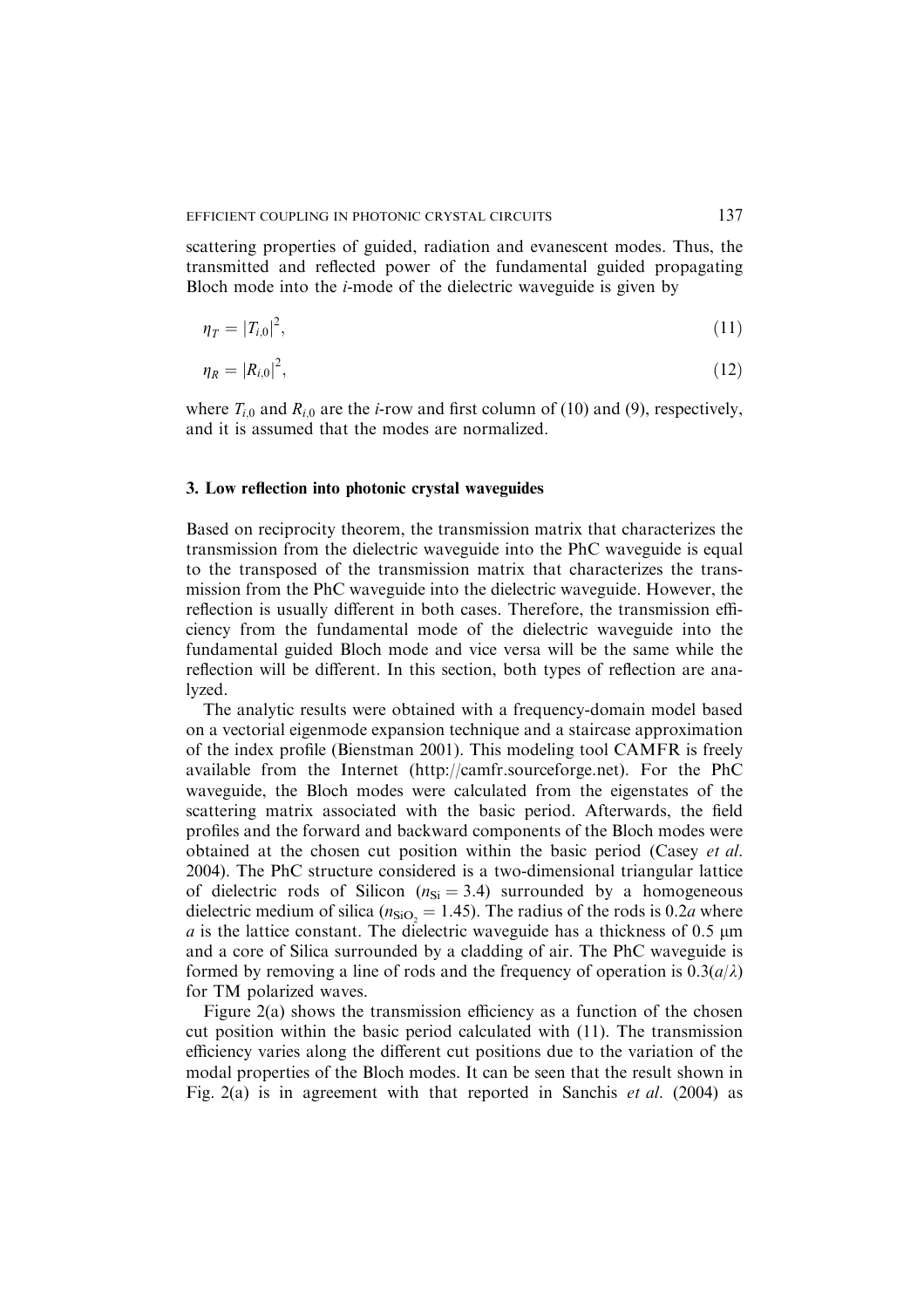

Fig. 2. (a) Transmission and (b) reflection as a function of the chosen cut position normalized by the lattice constant. The reflection is different depending on if the light is introduced or extracted from the photonic crystal.

expected from the reciprocity theorem. However, Fig. 2(b) shows the reflection as a function of the chosen cut position for two different cases: (i) input coupling where the light is propagated from the dielectric waveguide into the PhC waveguide and (ii) output coupling where the light is propagated from the PhC waveguide into the dielectric waveguide. In the former the reflection is calculated with the analytic expression derived in Sanchis et al. (2004) while in the latter it is calculated with (12). It is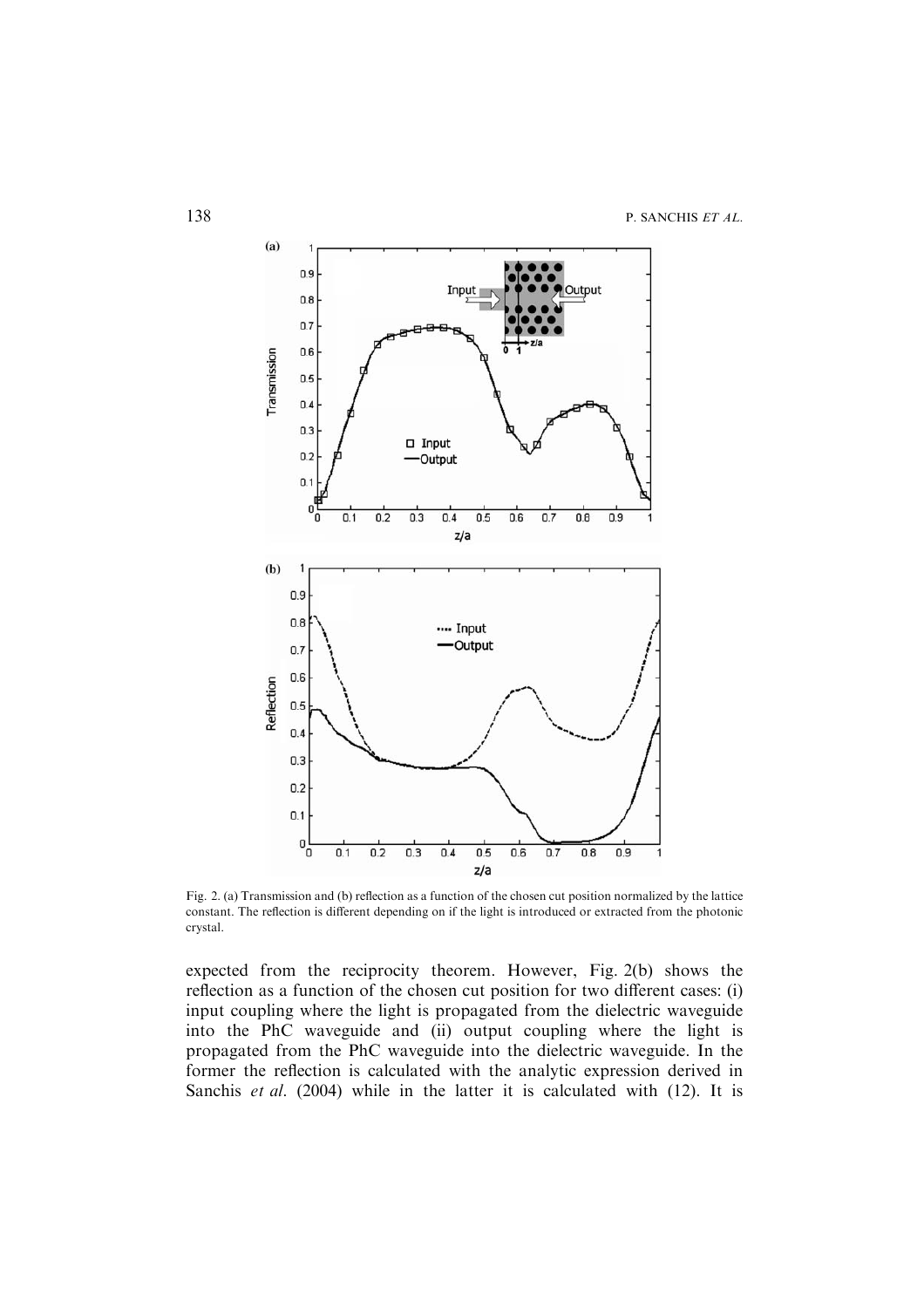important to notice that the reflection for the input coupling case is into the dielectric waveguide while the reflection for the output coupling case is into the PhC waveguide. From the results shown in Fig. 2(b), it can be seen that the reflection is different for both cases except for the range of  $z/a$  between 0.2 and 0.4 which corresponds with the range where the transmitted power is maximum (see Fig. 2(a)). However, the minimum reflection for the output coupling case is not achieved for the maximum transmission. The former is obtained at  $z/a = 0.7$  while the latter is obtained at  $z/a = 0.3$ .

Figure 3 shows the reflection spectra for the input and output coupling cases at the cut positions which give the minimum reflection into the PhC waveguide  $(z/a = 0.7)$  and the maximum transmission efficiency  $(z/a = 0.3)$ . The transmission efficiency at  $z/a = 0.3$  is around 70% while the reflection into the dielectric waveguide (input coupling) is around 30%. Therefore, coupling losses are mainly due to reflection, while scattering losses are negligible. Scattering losses are due to the coupling to radiation modes which can only be excited in the dielectric waveguide. Therefore, it can be expected that radiation modes will also not be excited at the output coupling which could explain the similarity of the reflection spectra between both input and output coupling. However, a higher mode mismatch occurs at  $z/a = 0.7$  which significantly increases the coupling to radiation modes, i.e. scattering losses. In this case, the transmission is around 30% while the reflection into the dielectric waveguide is around 40% so that scattering losses will be around 30%. Therefore, a high coupling to radiation modes can be expected for the output coupling, which could explain the very low reflection achieved into the PhC waveguide.

The minimization of the reflection that occurs when the light is extracted from the PhC waveguide can be useful to avoid Fabry-Perot resonances in the transmission spectrum of PhC structures of finite length. However, the transmission efficiency is reduced so a trade-off between maximum transmission and low reflection will exist. Figure 4 shows the transmission efficiency as a function of the normalized frequency for  $z/a = 0.3$  and  $z/a = 0.7$ and considering a semi-infinite PhC waveguide. Figure 5(a) shows the examined PhC structure of finite length where the optimum cut positions must be designed in both input and output interfaces. The transmission efficiency as a function of the normalized frequency for this PhC structure is shown in Fig. 5(b) for different cut positions at both input and output interfaces. The transmission spectra were calculated by means of FDTD simulations (Taflove 1995). An incident pulsed field was launched at an input dielectric waveguide so that the transmission spectrum was calculated with the overlap integral between the launched and measured field at the input and output dielectric waveguides, respectively.

When the input and output interfaces are chosen to achieve the maximum transmission efficiency ( $z/a_{\rm in} = z/a_{\rm out} = 0.3$ ), notable Fabry-Perot resonances appear in the transmission spectrum as the reflection into the PhC waveguide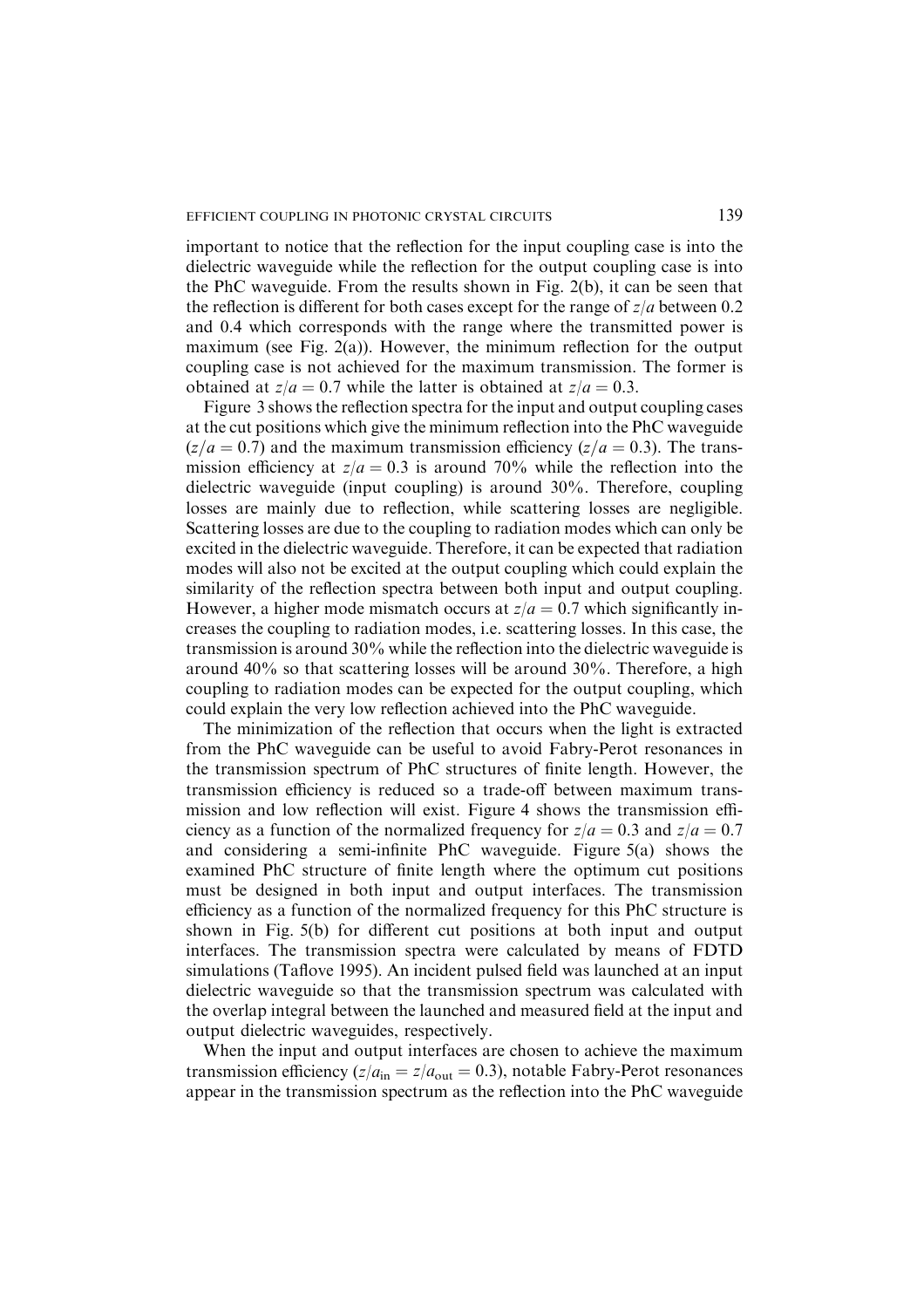

Fig. 3. Reflection as a function of the normalized frequency for the input and output coupling at (a) $z/a = 0.7$  and (b)  $z/a = 0.3$ .

is significant. It can be seen that the transmission at the resonance peaks is near unity at the frequencies where scattering is negligible. In the second case, the input and output interfaces are chosen to minimize the reflection into the PhC waveguide  $(z/a_{\rm in} = z/a_{\rm out} = 0.7)$ . In this case, it can be seen that the Fabry-Perot resonances are eliminated but the overall transmission efficiency is very low. One possible approach to improve the transmission efficiency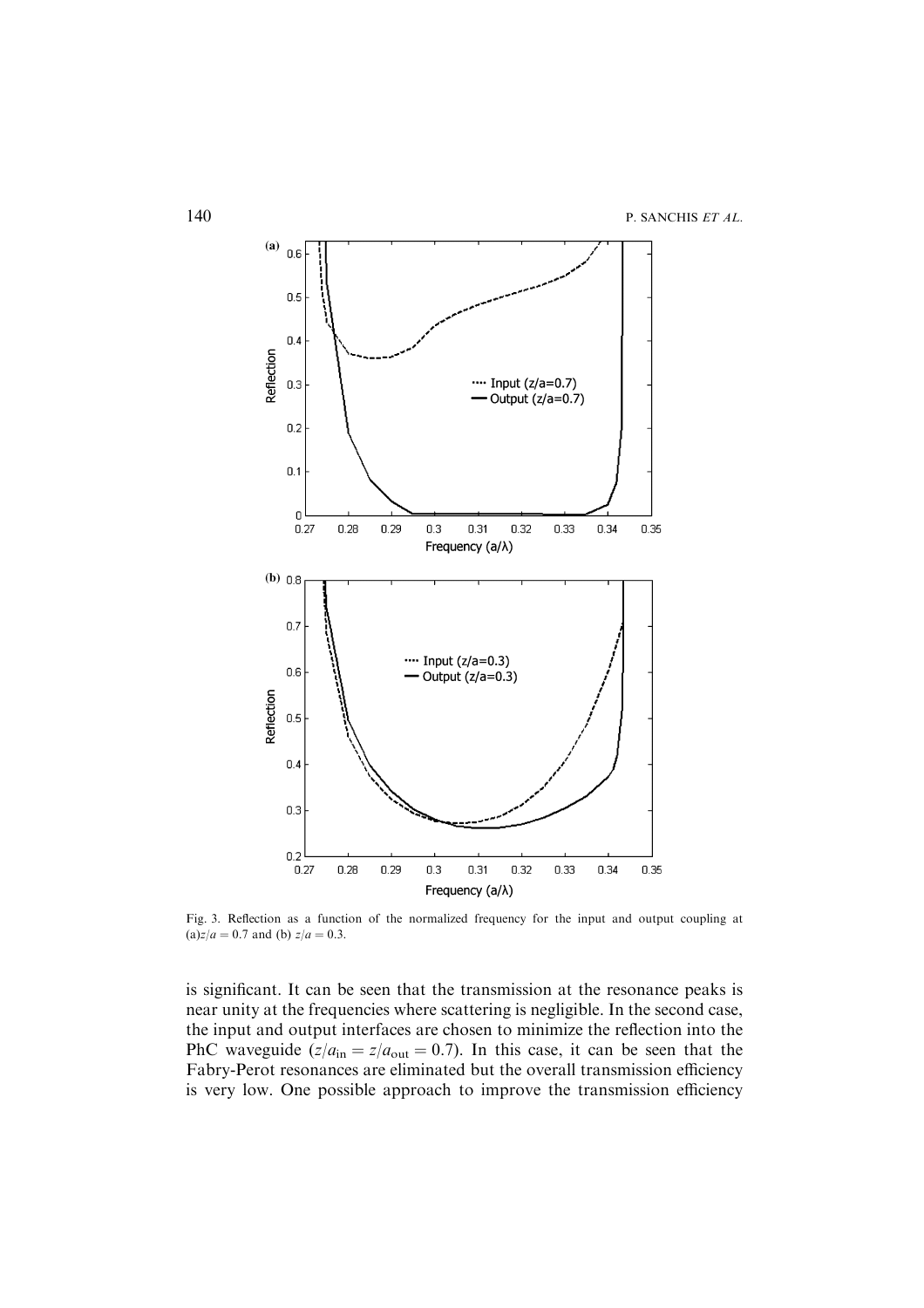

Fig. 4. Transmission efficiency as a function of the normalized frequency for different cut positions.

without increasing Fabry-Perot resonances is to use at the output interface the cut position which gives minimum reflection into the PhC waveguide  $\left(\frac{z}{\overline{z}}\right)$  $a<sub>out</sub> = 0.7$  and use at the input interface the cut position which gives maximum transmission ( $z/a_{\rm in} = 0.3$ ). Thus, the transmission efficiency is improved without increasing the Fabry-Perot peaks as the reflection at the output interface is still negligible. However, it can be seen that some resonances appear at the frequency range between  $0.275(a/\lambda)$  and  $0.3(a/\lambda)$  which is in agreement with the increase in reflection that can be seen in Fig. 3(a). Finally, we want to remark that the agreement between FDTD results and the analytic results for the corresponding semi-infinite PhC structure demonstrate the validity of the analytic expressions derived in the previous section.

# 4. High transmission efficiency into broad dielectric waveguides

The transmission efficiency decreases as broader dielectric waveguides are used due to the higher mode mismatch which mainly stems from the mode profile mismatch. Figure  $6(a)$  shows the transmission into the fundamental mode of the dielectric waveguide as a function of the chosen cut position for three different dielectric waveguide widths:  $0.5$ ,  $1.5$  and  $2 \mu$ m. In this case, a PhC structure formed by air holes in a dielectric medium of Silicon has been considered. The dielectric waveguide also has a core of Silicon surrounding by an air cladding. We use the effective index approximation ( $n_{\text{eff}} = 2.7$ ) and a hole radius of 0.3a. The PhC waveguide is formed by removing a line of holes and the frequency of operation is 0.3  $(a/\lambda)$  for TE polarized waves.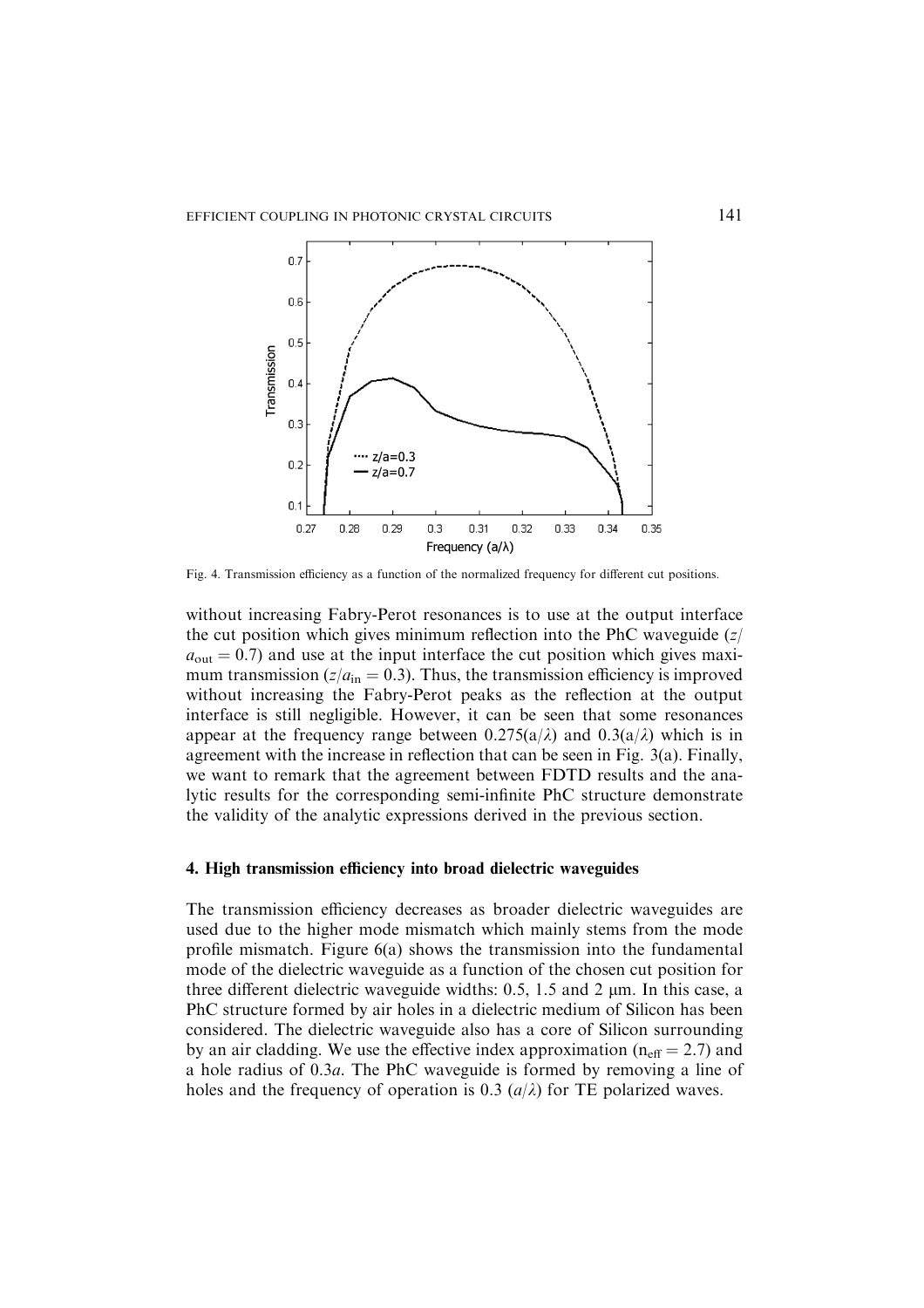

Fig. 5. (a) PhC structure of finite length considered and (b) corresponding transmission efficiency as a function of the normalized frequency calculated by means of FDTD simulations.

In Fig. 6(a), it can be seen that although high transmission can be achieved with this kind of PhC structure when narrow dielectric waveguides are used, the transmission significantly decreases when broader dielectric waveguides are considered even by choosing the optimum cut position. For a width of 2 lm, the maximum transmission efficiency is only of 67% for the optimal cut position ( $z/a = 0.3$ ). However, the reflection into the PhC waveguide, shown in Fig.  $6(b)$ , is maintained below  $1\%$  even when broad dielectric waveguides are considered. This means that almost all the power is transmitted out of the PhC waveguide. However, the low transmission into the fundamental mode of the dielectric waveguide indicates that higher transmission occurs to the higher order guided modes as well as to radiation modes which can both be excited in the dielectric waveguide. It is important to notice that the number of guided modes that the dielectric waveguide supports increases as the waveguide width increases. For the waveguide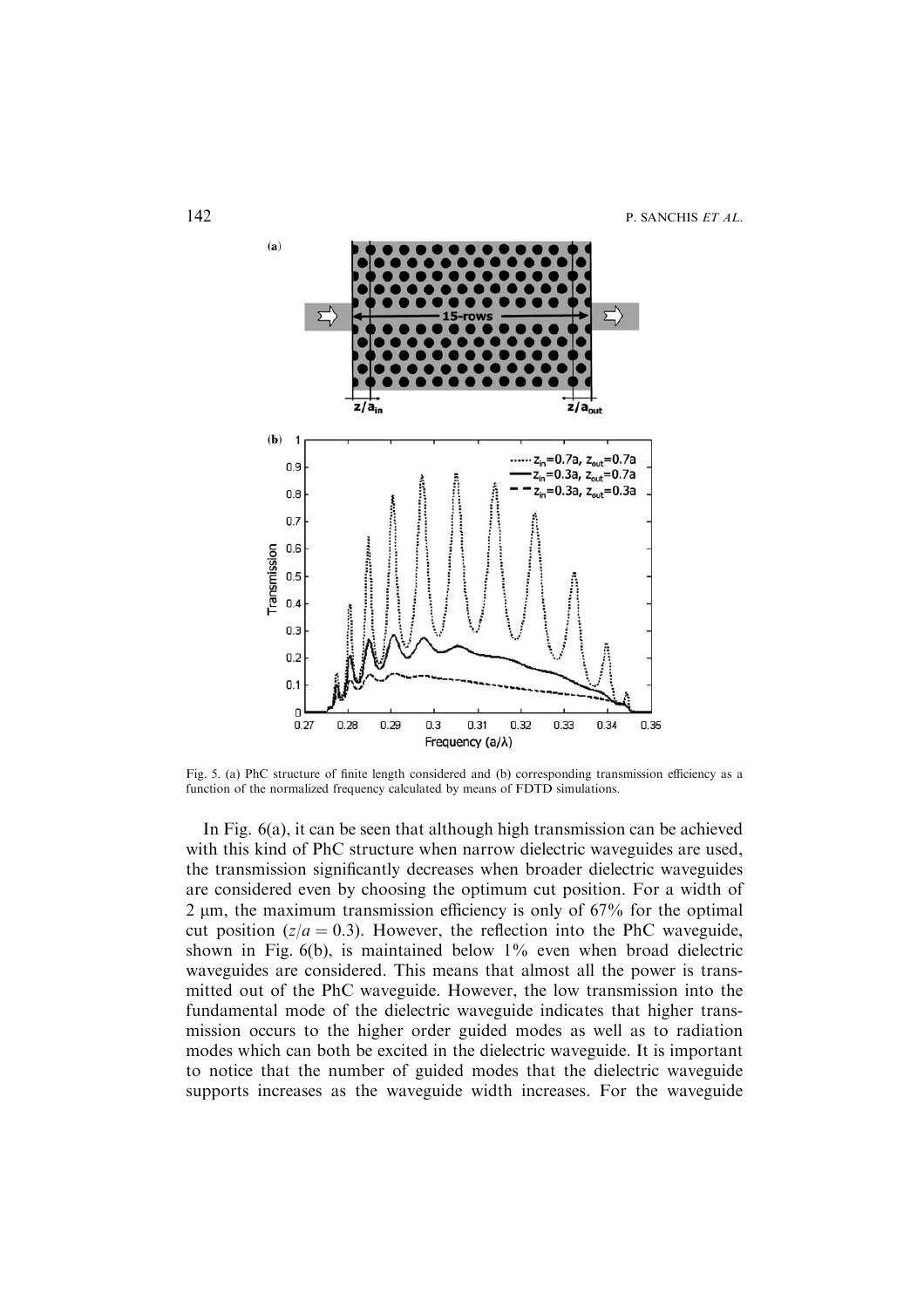

Fig. 6. (a) Transmission and (b) reflection into the PhC waveguide as a function of the chosen cut position and for different dielectric waveguide widths. The PhC structure in this case is formed by air holes in a dielectric background.

widths shown in Fig. 6, only the narrower waveguide with a width of  $0.5 \mu m$ has one even guided mode. However, three and four even guided modes can be excited in the 1.5 and 2 µm-wide waveguides, respectively.

There are several approaches to increase the transmitted power into and out of PhC waveguides using broad dielectric waveguides. However, they can be roughly separated in two groups which differ on if the PhC structure is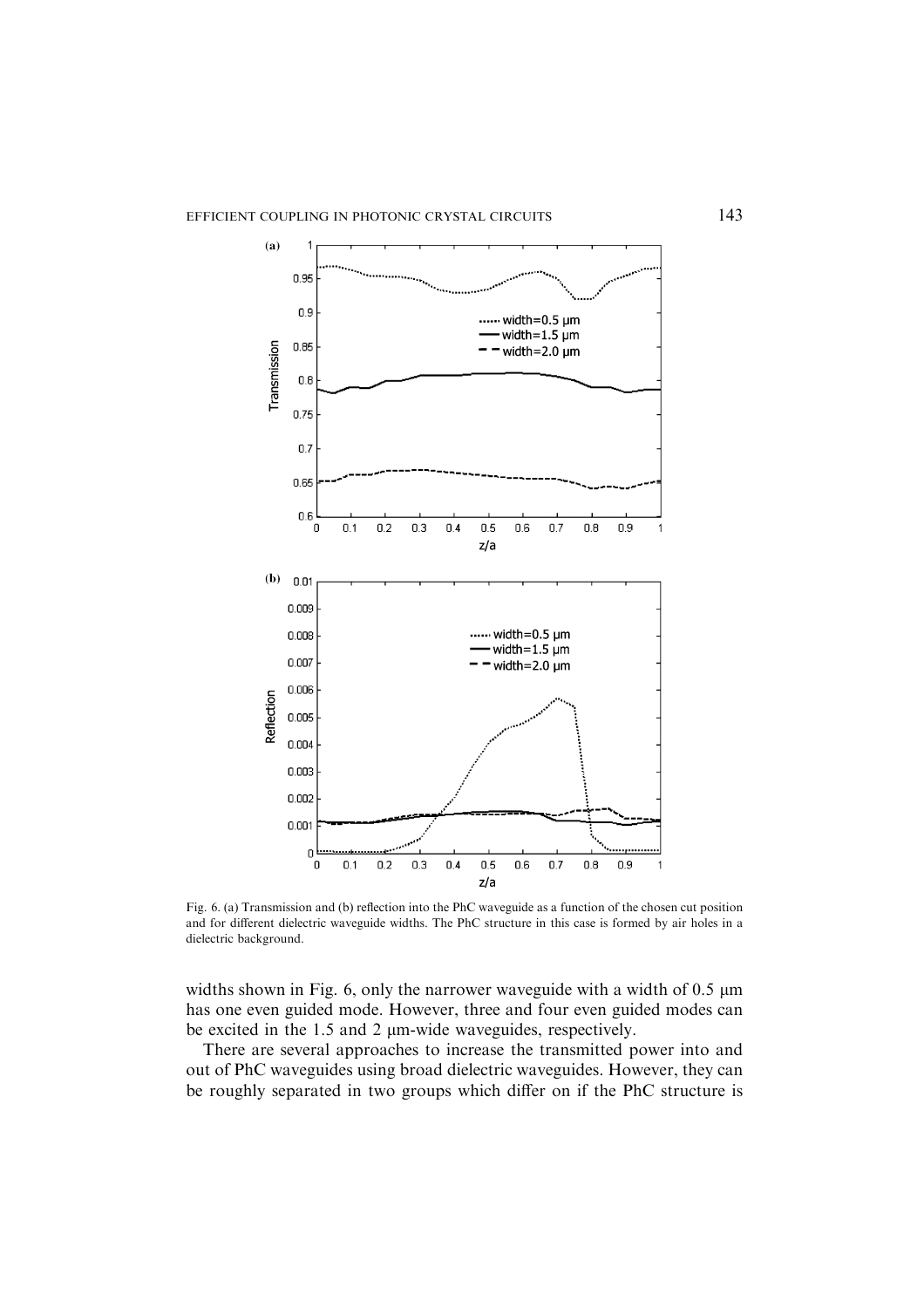altered at the interface, for instance using PhC tapers (see e.g. Sanchis et al. 2002) or if the dielectric waveguide structure is altered at the interface. In the latter, the simpler approach is to use the widely studied dielectric tapers (see e.g. Murphy 1988) in which the width of a broader waveguide is adiabatically varied up to a narrower width. In this case, the narrower width will be chosen in order to achieve the maximum coupling efficiency into the PhC structure. However, this approach requires long structures to obtain high transmission. For the PhC structure considered, a 5 um-long linear taper was firstly used to couple a  $2 \mu m$ -wide waveguide with the PhC waveguide. The linear taper reduces the waveguide width from 2 to  $0.5 \mu m$ . Furthermore, the optimum cut position which gives maximum transmission,  $z/a = 0.95$ , has been chosen to couple the 0.5  $\mu$ m-wide dielectric waveguide with the PhC waveguide. Figure 7 shows the magnetic field diagram for the long taper used for coupling into and out a PhC waveguide of finite length. In this case, a transmission of 95% for the fundamental mode is achieved from the input to the ouput dielectric waveguide. However the transmission is drastically reduced to 57% when a 1.4 µm-long linear taper is used. Figure 8 shows the magnetic field diagram when the short taper is used.

A novel and compact coupler is proposed to improve the coupling. Figure 9 shows the magnetic field diagram for the designed coupler structure used to couple light into and out the same PhC waveguide of finite length. The coupler length is 1.4  $\mu$ m. The procedure to design the coupler was the following. Firstly, the amplitude and phase of the transmission coefficients corresponding to the guided modes of the dielectric waveguide were calculated with (10) at the optimum cut position ( $z/a = 0.3$ ). Then, the coupler structure was designed, regardless of the PhC structure, by means of a genetic algorithm (Michalewicz and Fosel 1998) in order to convert the multimode excitation into a single-mode excitation. The coupler consists of 14 sections with a length of 0.1  $\mu$ m. The widths of these sections form the input of the optimization algorithm. A transmission efficiency of 98% for the fundamental mode is achieved from the input to the output dielectric waveguide. The obtained coupler structure shows very small wing-like features, in which



Fig. 7. Magnetic field diagram for the 5  $\mu$ m-long linear used for coupling into and out a PhC waveguide of finite length using a 2 µm-wide dielectric waveguide.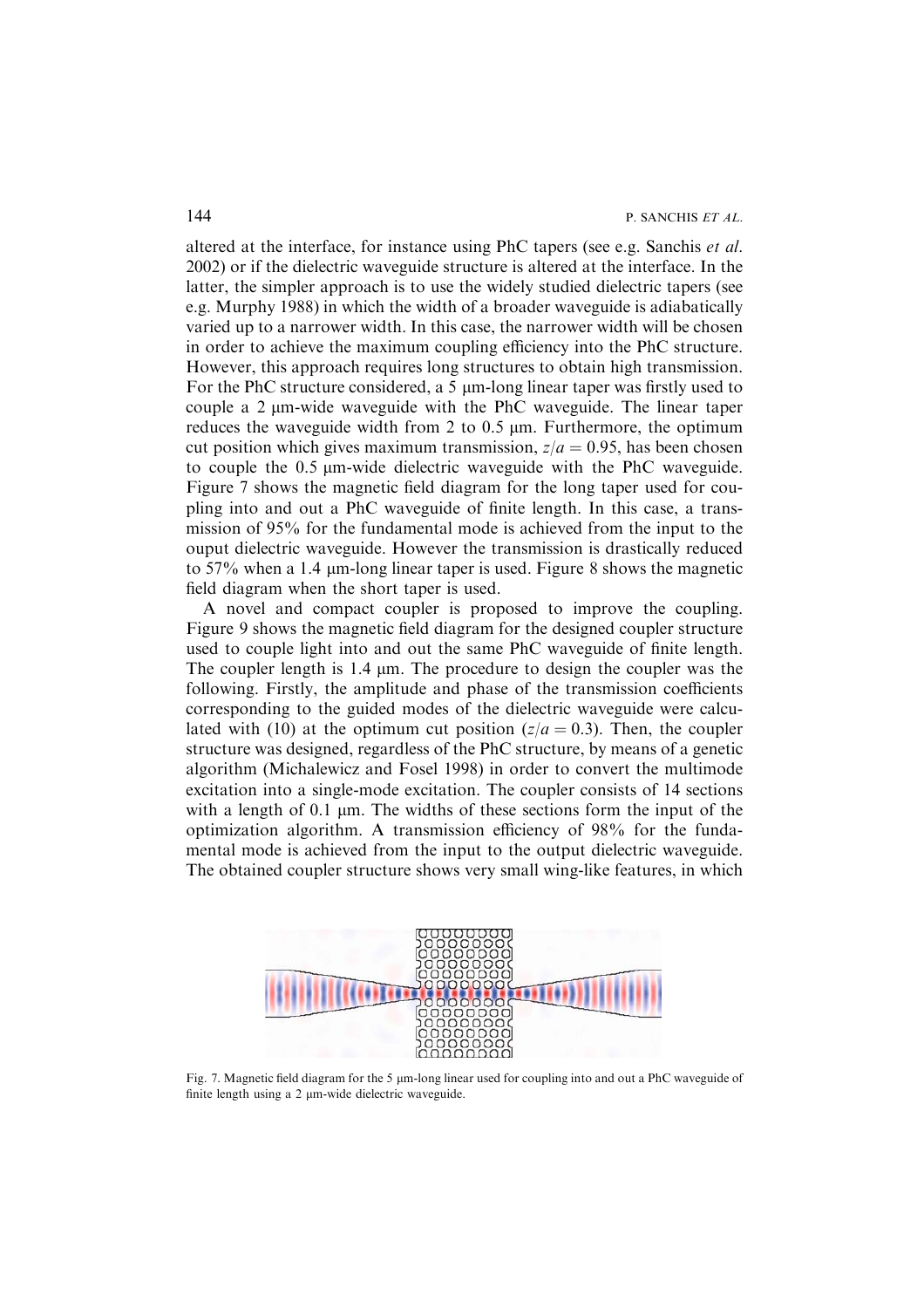# EFFICIENT COUPLING IN PHOTONIC CRYSTAL CIRCUITS 145



Fig. 8. Magnetic field diagram for the 1.4 µm-long linear used for coupling into and out a PhC waveguide of finite length using 2 µm-wide dielectric waveguide.



Fig. 9. Magnetic field diagram for the 1.4 lm-long compact coupler used for coupling into and out a PhC waveguide of finite length using a 2 µm-wide dielectric waveguide.

the magnetic field has a small value. Although their exact role has not yet been determined, they are necessary for the structure to function well. When the three middle wing-like waveguide sections are replaced by sections with a width that is the average width of the two neighbouring sections, the overall transmission efficiency of the structure drops below 80%. Figure 10 shows the butt coupling case in which a transmission efficiency of only 41% is achieved, even using the optimum cut position. Furthermore, it can be seen that the magnetic field has a complex pattern due to the high reflection and interaction between the multiple guided modes.

We also tried to repeat a similar design for coupling to the rod PhC structure considered in Section 3 using a broader dielectric waveguide. The problem was that in this case most of the power was scattered into radiation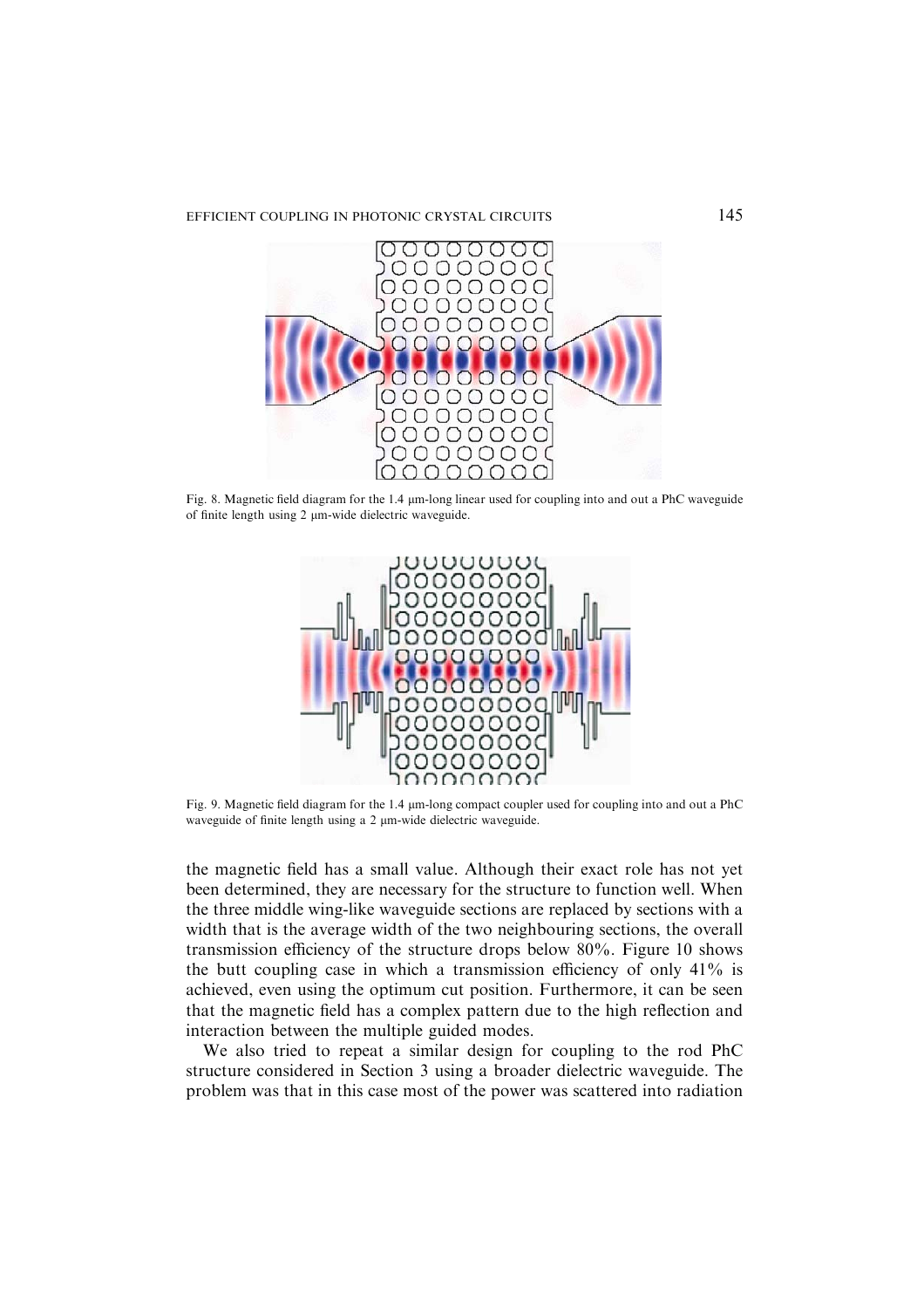146 P. SANCHIS ET AL.



Fig. 10. Magnetic field diagram for the butt-coupling between a 2  $\mu$ m-wide dielectric waveguide and the PhC waveguide of finite length.

modes mainly due to the low index contrast of the dielectric waveguide. Therefore, the transmitted power was not significantly improved regarding the butt-coupling structure. In conclusion, high transmission efficiency is achieved with the proposed coupler structure when almost all the power is scattered into the guided modes of the dielectric waveguide that means that the reflection into the PhC waveguide has to be very low as well as the coupling to the radiation modes which can be excited in the dielectric waveguide. In this context, the obtained analytic expressions are a useful instrument for efficiently testing different dielectric and PhC structures avoiding complex and huge time consuming simulations.

# 5. Conclusions

Closed-form expressions for the reflection and transmission matrices at the interface between a PhC structure and an external medium have been derived. The obtained formulas in addition to those obtained in Sanchis et al. (2004) can be very useful for completely analyzing the influence of different parameters on the coupling efficiency as well as for efficiently helping in the design of novel structures.

We have also shown that the reflection into a PhC waveguide can be minimized by using the appropriate cut position chosen within the basic period of the PhC. Furthermore, a compact coupler structure has been proposed in order to improve the coupling efficiency when broad dielectric waveguides are used. The proposed coupler structure converts a multi-mode excitation into a single-mode excitation. Therefore, transmission efficiencies near 100% from the fundamental guided Bloch mode into the fundamental mode of the dielectric waveguide can be achieved.